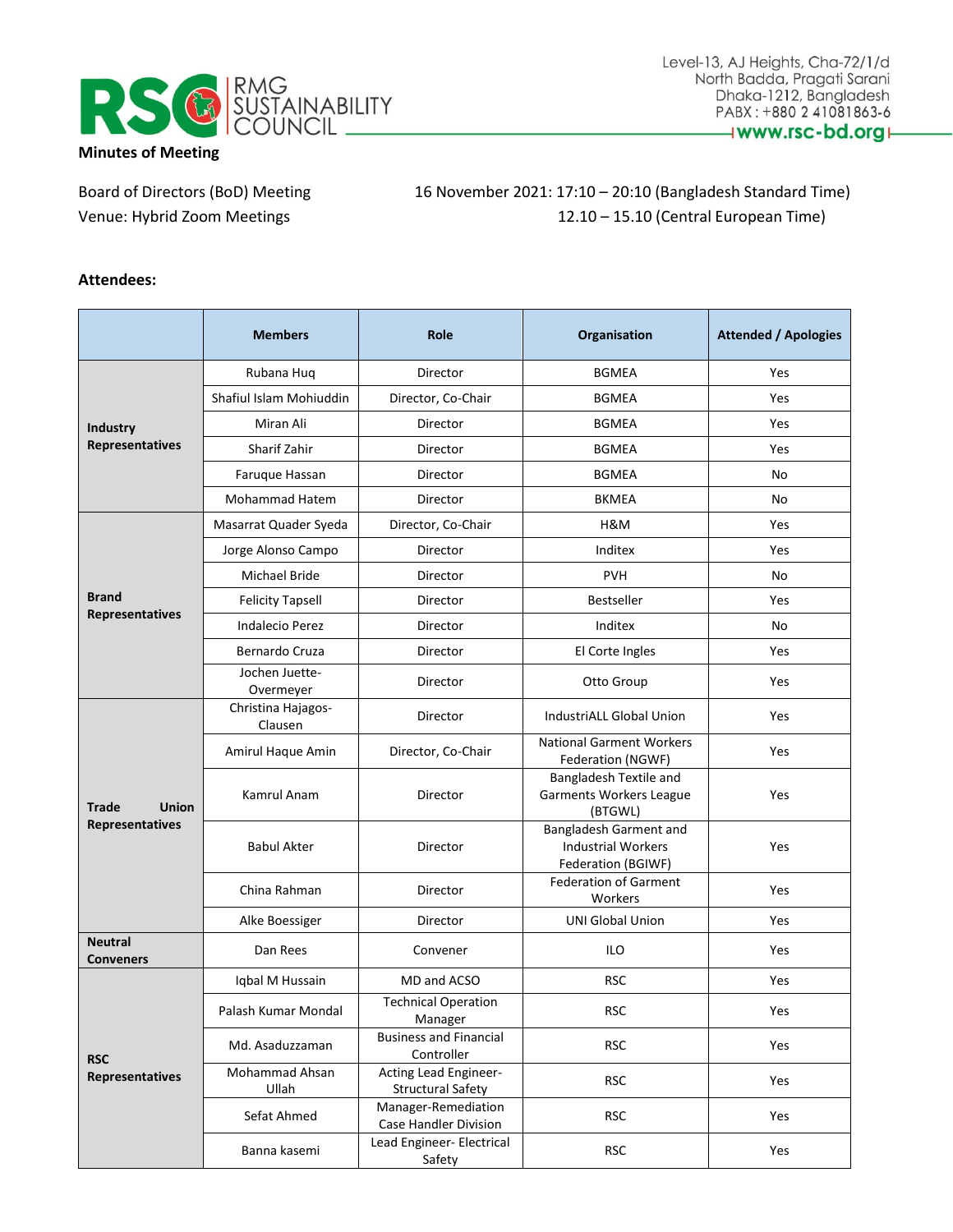

|  | <b>IRMG</b><br><b>E SÜSTAINABILITY</b> |
|--|----------------------------------------|
|--|----------------------------------------|

#### www.rsc-bd.org+

|  | <b>Members</b>              | <b>Role</b>                                      | Organisation | <b>Attended / Apologies</b> |
|--|-----------------------------|--------------------------------------------------|--------------|-----------------------------|
|  | Md. Hasanuzzaman            | Lead Engineer - Fire<br>Safety                   | <b>RSC</b>   | Yes                         |
|  | Md. Hassan Nawazis          | Deputy Lead Engineer -<br><b>Fire Safety</b>     | <b>RSC</b>   | Yes                         |
|  | Md. Mehedi Hasan            | <b>Acting Boiler Lead</b><br>Engineer            | <b>RSC</b>   | Yes                         |
|  | <b>Kirstine Drew</b>        | Head of Workplace<br>Programmes                  | <b>RSC</b>   | Yes                         |
|  | Shamama Naushin<br>Yamani   | <b>Training Quality and</b><br>Logistics Manager | <b>RSC</b>   | Yes                         |
|  | Md. Asiful Hoque            | General Manager                                  | <b>RSC</b>   | Yes                         |
|  | A. J. M. Zobaidur<br>Rahman | Manager-Media &<br>Communications                | <b>RSC</b>   | Yes                         |
|  | Md Erfanul Haq              | <b>Acting Communications</b><br>Officer          | <b>RSC</b>   | Yes                         |
|  | Robeul Haque Rana           | Head of IT                                       | <b>RSC</b>   | Yes                         |

### **Meeting Agenda:**

**Session 1:**

 **1. RSC Update**

#### **Session 2:**

- **2. Previous Minutes of Meeting**
- **3. Governance**
	- **a. Advisory Council**
	- **b. Government Coordination Council**
	- **c. Human Resource Review Committee (HRRC)**
- **4. OSH - CM Protocol and SOP review**
- **5. Article 8 Committee Update**
- **6. No Brands Factories (Orphan Factories)**
- **7. RSC Compliance and Accountability Mechanism**
- **8. AOB**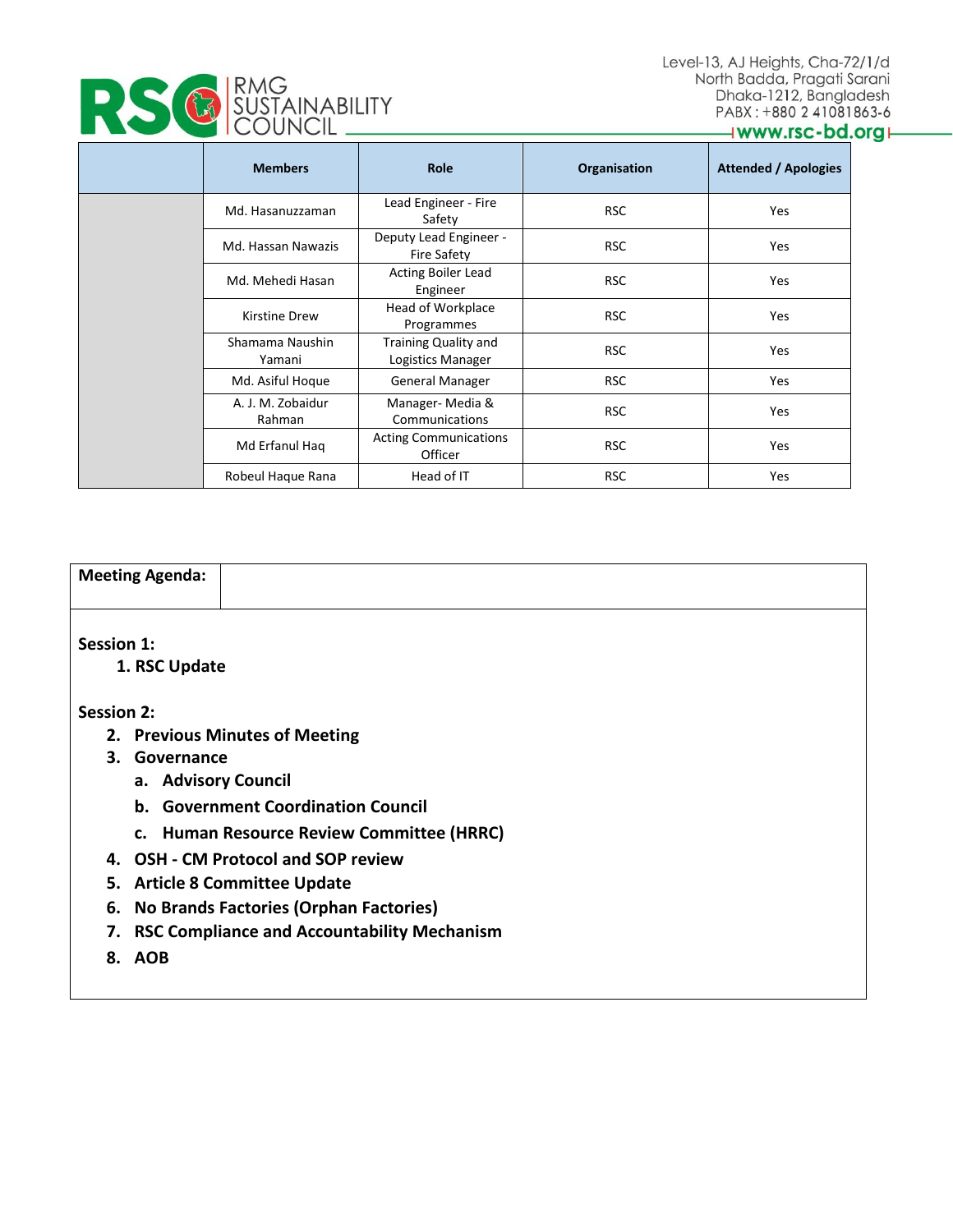

## **Session 1: BOD (RSC Update)**

| <b>ITEMS</b> | <b>DESCRIPTIONS</b>                                                                                                                                                                                                                                                                                                                                                                                                                                                                                                                                                                                                                                                                                                                                                                                                | <b>REMARKS</b> |
|--------------|--------------------------------------------------------------------------------------------------------------------------------------------------------------------------------------------------------------------------------------------------------------------------------------------------------------------------------------------------------------------------------------------------------------------------------------------------------------------------------------------------------------------------------------------------------------------------------------------------------------------------------------------------------------------------------------------------------------------------------------------------------------------------------------------------------------------|----------------|
| $\mathbf{1}$ | <b>RSC Update</b>                                                                                                                                                                                                                                                                                                                                                                                                                                                                                                                                                                                                                                                                                                                                                                                                  | Open meeting   |
|              | Iqbal welcomed meeting participants in the first session. He<br>lauded RSC members of staff for their team efforts to prepare<br>for the RSC update. He thanked the staff for their dedication and<br>commitment including several practice sessions that contributed<br>to a well-prepared presentation. Iqbal, at this point, welcomed<br>Palash, Technical Operations Manager to present the RSC<br>overview.                                                                                                                                                                                                                                                                                                                                                                                                   |                |
|              | Some key points from Palash's presentation:                                                                                                                                                                                                                                                                                                                                                                                                                                                                                                                                                                                                                                                                                                                                                                        |                |
|              | Achievement of 14 days reporting KPI<br>Significant increase in design acceptance through<br>Project-M<br>Development of Pending Technical Queries (PTQ)<br>$\bullet$<br>tracker to address all queries from factories<br>Development of a special team for Pre-T&C and T&VI to<br>increase the acceptance rate and reduce the number of<br>incomplete inspections<br>Development of 13 Supplementary Papers, 9 Technical<br>Remediation Guidelines to address the FLS big-ticket<br>items.<br>Development of boiler inspection technical guideline<br>and SOP<br>Development of team handbook in all departments to<br>facilitate refresher training for existing staff and the<br>induction of new backfill positions.                                                                                           |                |
|              | Iqbal thanked Palash for his presentation and welcomed Sefat,<br>Head of Remediation Case Handling Department, (RCH), to<br>deliver his section. Some key points from Sefat's presentation:<br>Introduction of three new inspection scheduling and<br>priority categories to the existing list to facilitate earlier<br>inspection scheduling.<br>From June 2020 to September 2021, 3,617 inspections<br>were conducted by RSC. During this period, RSC<br>increased 36% of its inspection capacity.<br>92.9% Overall initial remediation progress (Fire,<br>Electrical & Structural)<br>From June 2020 to September 2021, 116 factories newly<br>received Letters of Recognition (LoR) Even with the<br>increased number of factories (From approx. 1,600 to<br>1,700) during this COVID-19 pandemic, the RSC has |                |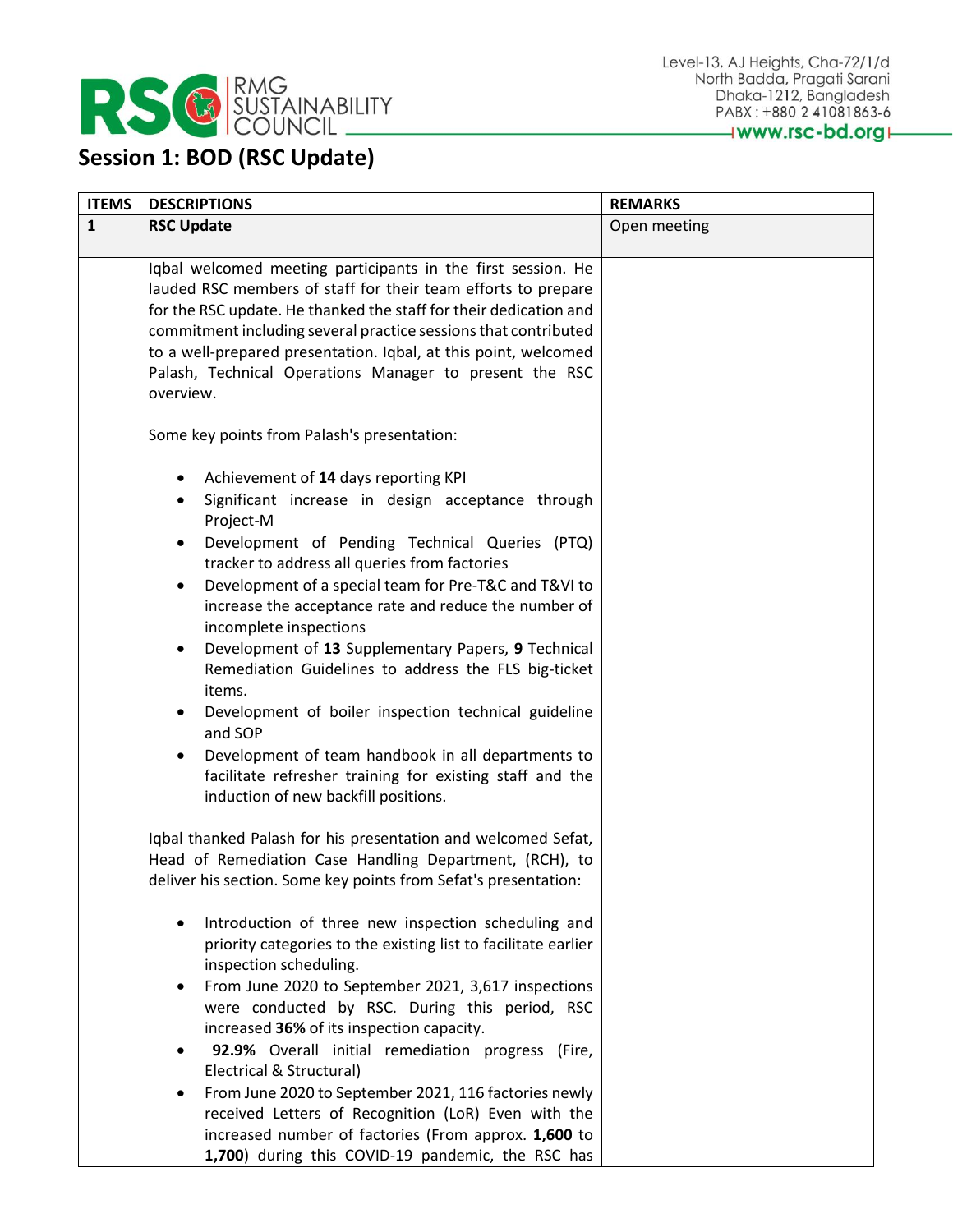

**SUSTAINABILITY** 

• Adoption of Project-M since March has decreased the number of resubmissions.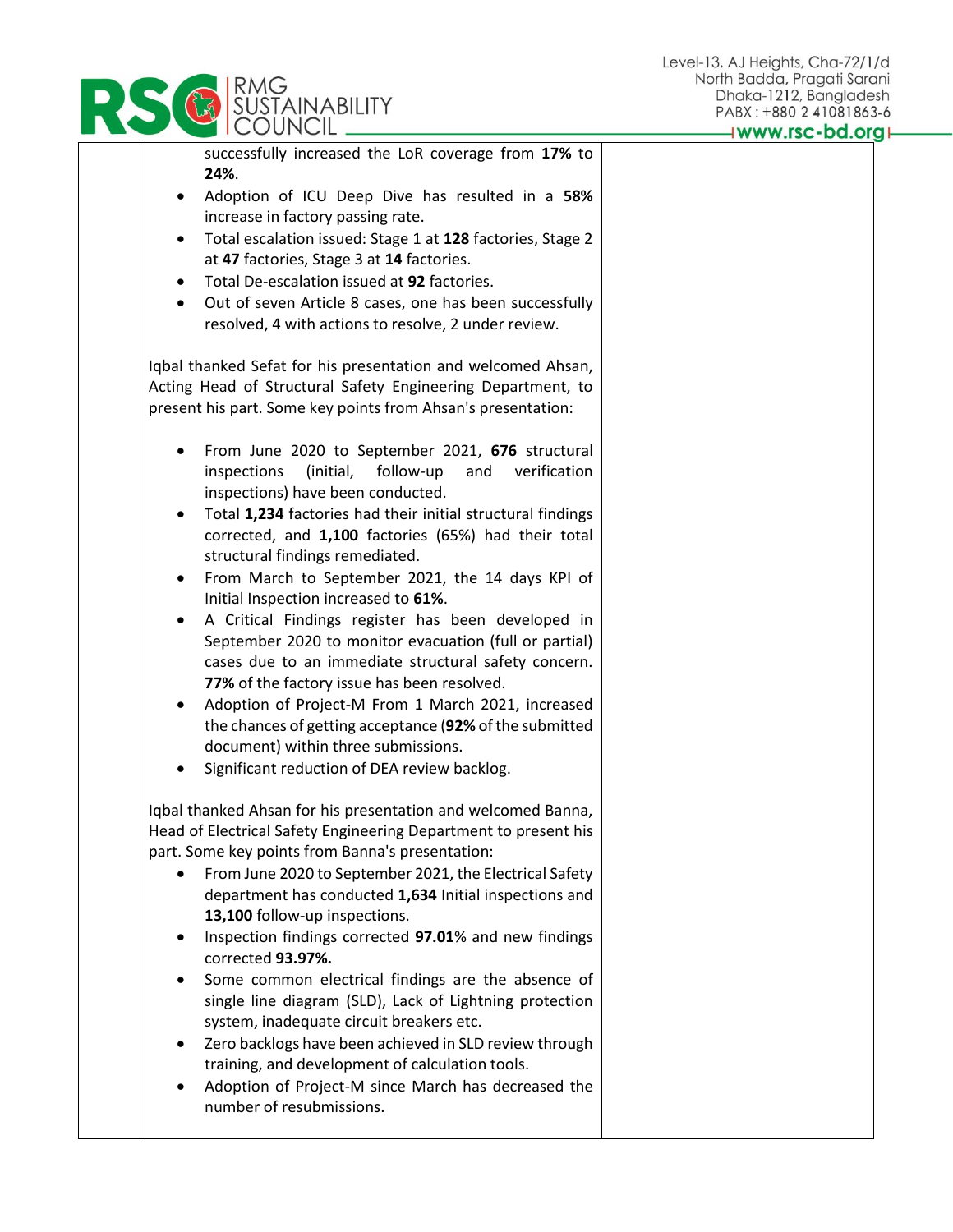Iqbal thanked Banna for his presentation and welcomed, Hasanuzzaman, Head of Fire and Life Safety Engineering department and Nawazis (Deputy Head of the Department) to present their part. Some key points from the Fire Safety department's presentation: • From June 2020 to September 2021, the Fire Safety department has conducted **1,634** inspections. • Initial inspection findings and new findings corrected **90%.** • The Fire Safety department has developed **13** Supplementary Papers and **9** Technical Remediation Guidelines. • A review process has been developed & in effect to make it easier to solve PTQs. As a result, Fire Safety department has provided resolutions to **95%** of the technical queries. Among these solutions, **57%** have been implemented by factories. A dedicated design review team has been formed. Adoption of Project-M increased FADS and SUPS by **40%** and **38%**, respectively. Iqbal thanked both Hasanuzzaman and Nawazis for their presentation and welcomed Mehedi, Acting Head of Boiler Safety Engineering department to present his slides. • Boiler Department has developed technical inspection guidelines that have been reviewed by national and internationally renowned organisations. • Phase-1 of TÜV-SÜD training has been completed. • Risk-based approach has been taken to analyse RSC's Questionnaire Survey • Results showed that **708** factories are in P1 (high risk) category. • To date, **248** factories have been inspected, which is 15% of the total covered factories. Iqbal thanked Mehedi for his presentation and welcomed Kirstine, Head of Occupational Safety & Health Complaints Mechanism department (OSH-CM), to deliver her part. Some key points from Kirstine's presentation: • Total number of RSC complaints is **1,736** and total number of RSC OSH complaints is **454** • Total Number of OSH complaints resolved by RSC is **178** and Total OSH complaints in progress is **141** • From June 2020 to September 2021, RSC has received

**175** COVID-19 related OSH complaints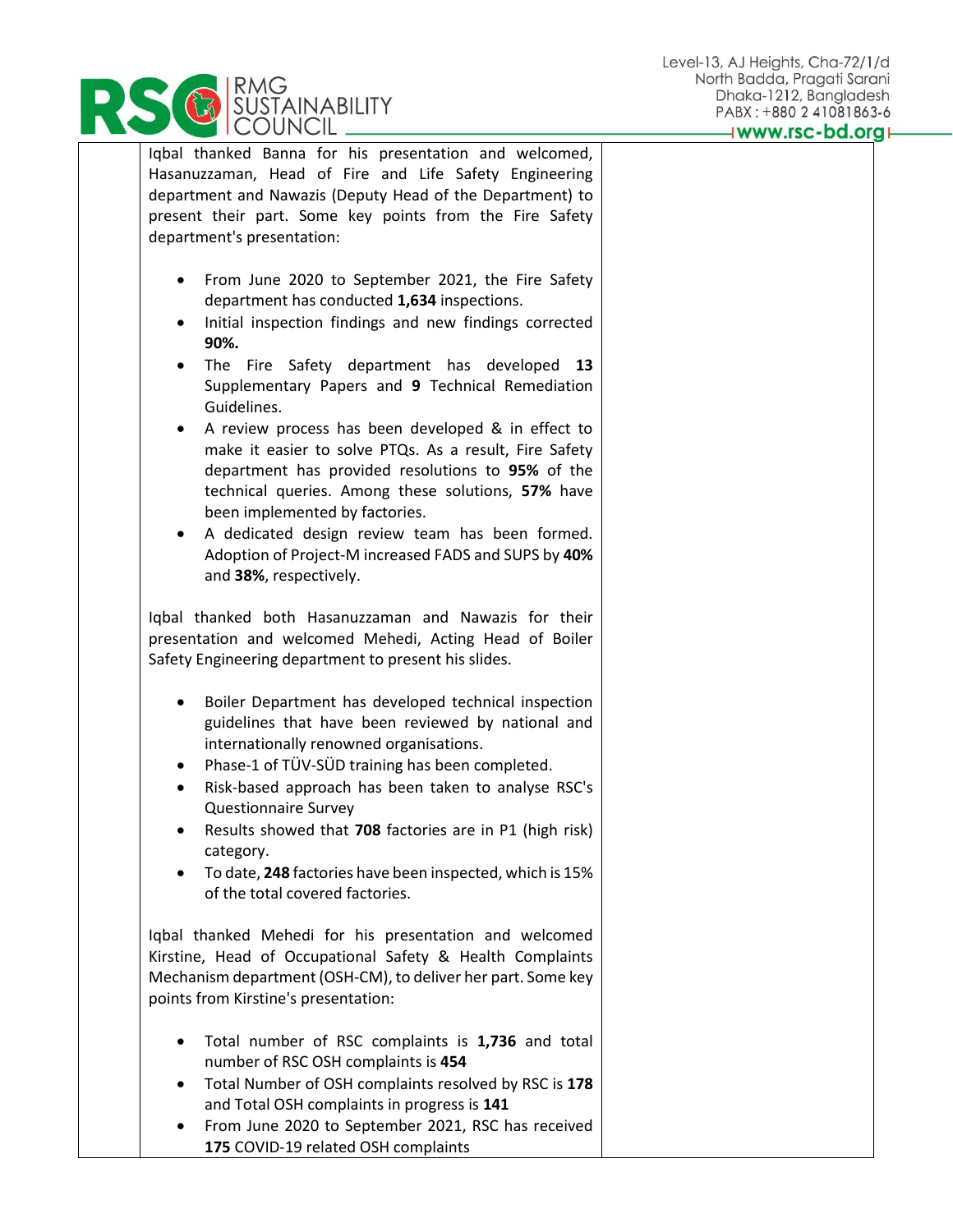

| Introductory and In-depth training on Bangladesh<br>٠<br>Labour Law has been provided to the Complaint<br>Handling team.                                                                                                                                                                                                                                                                                                                                                                                                                                                                                                                                                                                                                                                                                                                                                                                                                                                               |  |
|----------------------------------------------------------------------------------------------------------------------------------------------------------------------------------------------------------------------------------------------------------------------------------------------------------------------------------------------------------------------------------------------------------------------------------------------------------------------------------------------------------------------------------------------------------------------------------------------------------------------------------------------------------------------------------------------------------------------------------------------------------------------------------------------------------------------------------------------------------------------------------------------------------------------------------------------------------------------------------------|--|
| Iqbal thanked Kirstine for her presentation and welcomed<br>Shamama, Head of Safety Training department to deliver her<br>part. Some key points from Shamama's presentation are as<br>follows:                                                                                                                                                                                                                                                                                                                                                                                                                                                                                                                                                                                                                                                                                                                                                                                         |  |
| Total 5,166 Remote SCWT has been conducted at 1,255<br>$\bullet$<br>factories.<br>With 13 Bule jeans link, 26 remote training session has<br>٠<br>been conducted daily.<br>4,308 New Safety Committee members at 656 factories.<br>$\bullet$<br>Letter of Acknowledgement has been given at 555<br>$\bullet$<br>factories.<br>RSC Trainers recently completed the NEBOSH course on<br>$\bullet$<br><b>H&amp;S.</b><br>Shamama shared some constructive feedback regarding<br>$\bullet$<br>the impact of Safety Committee Training.<br>RSC planned field resumption (Training and SC meeting)<br>$\bullet$<br>from December 2021 and AEM from January 2022.                                                                                                                                                                                                                                                                                                                             |  |
| Iqbal thanked Shamama for her presentation and welcomed<br>Asif, General Manager, to deliver his part. Some key points from<br>Asif's presentation are as follows:                                                                                                                                                                                                                                                                                                                                                                                                                                                                                                                                                                                                                                                                                                                                                                                                                     |  |
| RSC has 198 local and 2 international employees. 73%<br>$\bullet$<br>are male and 27% are female. At least 33 new employees<br>will be recruited soon.<br>5,574 Man hours of training has been provided to the<br>employees.<br>62% of the employees have received $2^{nd}$ dose of the<br>COVID-19 vaccine. 91% of RSC drivers received 1 <sup>st</sup> dose<br>of the COVID vaccine.<br>RSC jointly shares FFC database with International<br>Accord and has the right to add/ edit data in FFC.<br>RSC website is fully running, and both Bangla and<br>English version is available. Currently, the website has<br>more than one hundred eighteen thousand visitors.<br>Total 78 enquiries have been received through RSC<br>website.<br>The establishment of VPN, remote access of technical<br>software, use of Microsoft Team, SharePoint and<br>Yammer are some initiatives that the IT Department has<br>taken to enhance collaboration, effectiveness and<br>improve output. |  |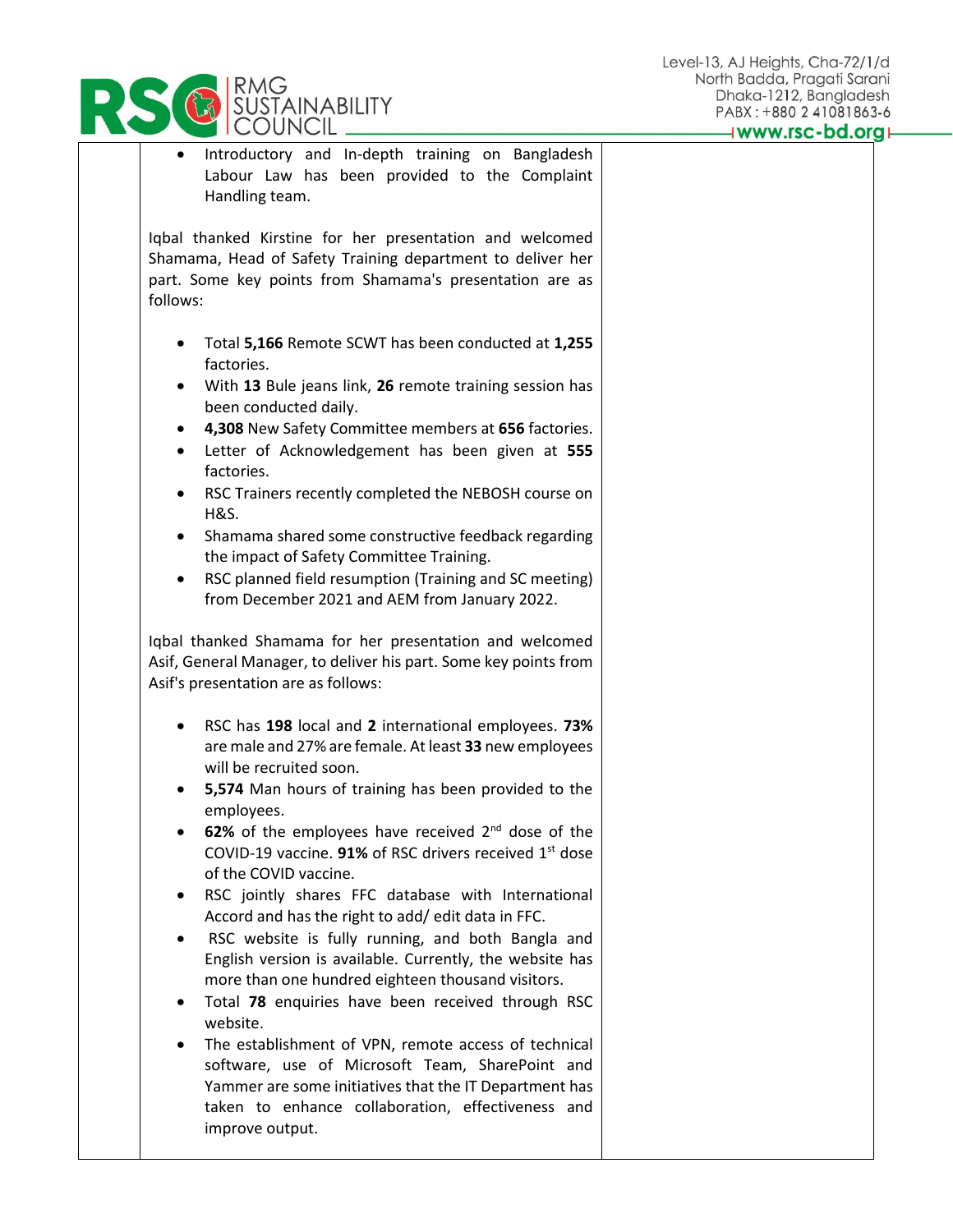Iqbal thanked Asif and the RSC team for their fantastic contribution. He also expressed his thanks to the BoD for taking time to attend the meeting and for their support and showing interest in the affairs of the RSC. Iqbal took a moment to celebrate RSC's achievements over the last year.

Iqbal noted that building resilience and strength of character will hold fast to continue to accelerate RSC's endeavours towards delivering the world-class sustainable workplace safety programmes. One of the key motivations that helped RSC to achieve a target-oriented results is a 'can do' attitude, Iqbal mentioned. He also noted that the 14 days KPI Project M, ICU Deep Dive and other initiatives contributed to the overall performance of RSC.

Iqbal expects that the continued support of the BoD would help the RSC to create leverage and opportunity for the delivery of our works tailored for the wellbeing of millions of people involved in the RMG sector in Bangladesh.

## **Recess: 10 minutes**

## **Session 2: BOD (Updates from Committee)**

| <b>ITEMS</b>   | <b>DESCRIPTIONS</b>                                                                                                                                                                                                                                                                                                                                                   | <b>REMARKS</b>                                                                                                                                                |
|----------------|-----------------------------------------------------------------------------------------------------------------------------------------------------------------------------------------------------------------------------------------------------------------------------------------------------------------------------------------------------------------------|---------------------------------------------------------------------------------------------------------------------------------------------------------------|
| $\overline{2}$ | Approval of the agenda and previous minutes of the meeting                                                                                                                                                                                                                                                                                                            |                                                                                                                                                               |
|                | Dan welcomed everyone and started the second session. The<br>BoD unanimously approved the pre-circulated meeting agenda<br>and the minutes of the previous BoD. Christina requested to<br>include the 2022 meeting calendar in AOB.                                                                                                                                   | 2.a. The BoD approved the previous<br>minutes.                                                                                                                |
| 3              | Governance                                                                                                                                                                                                                                                                                                                                                            |                                                                                                                                                               |
|                | a. Advisory Council<br>Dan took up the third agenda relating to Governance and invited<br>RSC to update on the Advisory Council. Iqbal noted that the<br>matter was discussed several times at the ECM. He said that<br>Jochen and Christina's experience with the previous Advisory<br>Council was not satisfactory. Jochen and Christina seconded<br>Iqbal on that. | 3.a. The BoD to provide written<br>comments on ToRs. RSC to address<br>the comments and send the final<br>version to BoD for sign-off by 30<br>November 2021. |
|                | As a follow up action of the previous BoD meeting, RSC shared a<br>draft Terms of Reference (ToR) with the BoD. A copy of the ToR<br>has been circulated as pre-reading material. Iqbal requested BoD<br>for review and approval of the ToR. Alke and Jorge confirmed<br>that they would provide comments.                                                            |                                                                                                                                                               |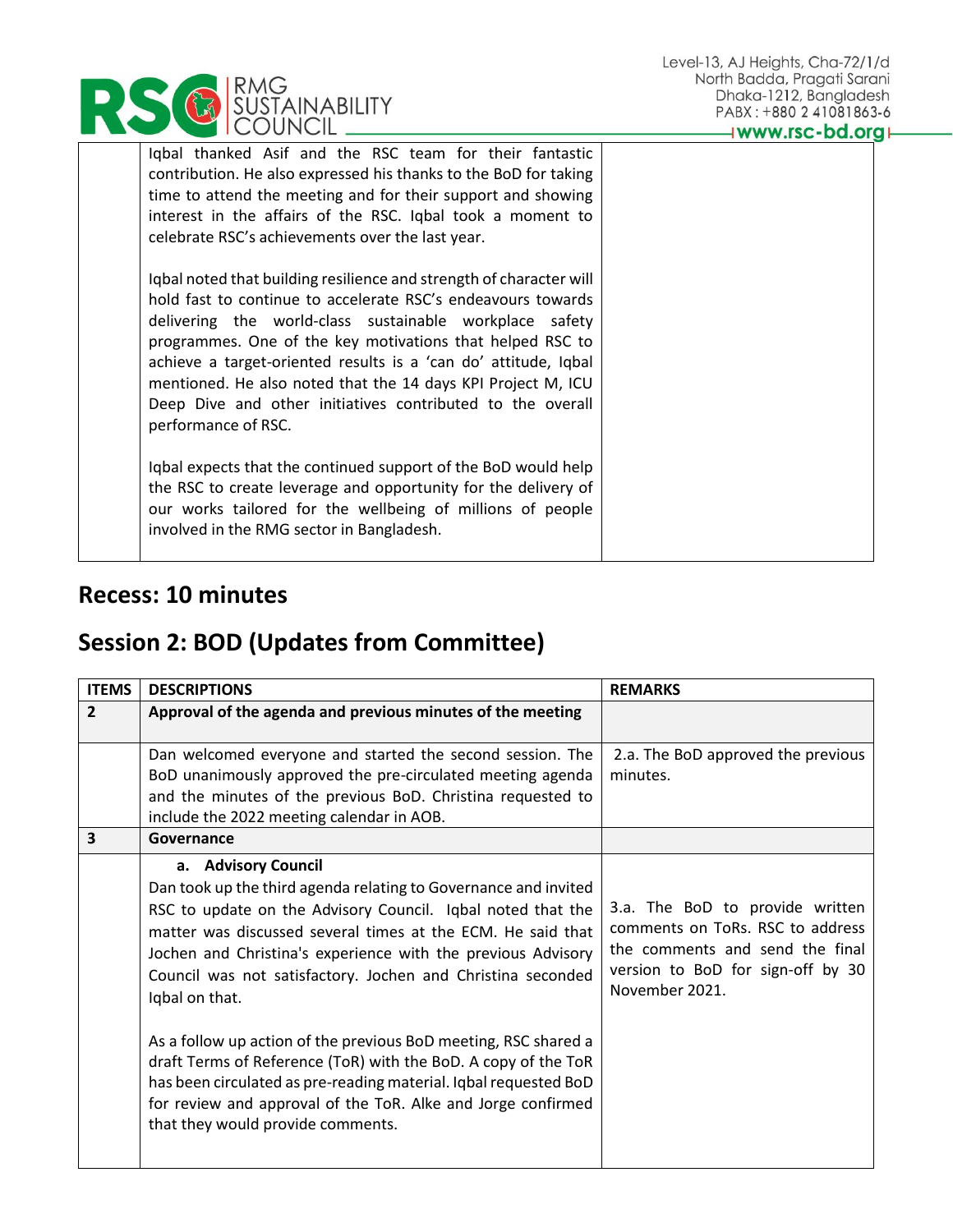

Masarrat noted that getting inputs from outsiders sometimes could be challenging. Rubana suggested that senior government officials or someone from Human Rights Watch or any local influential personality would add a certain weight to RSC through Advisory Council. This would help RSC to overcome certain impasse.

Miran seconded Rubana adding that the Advisory Council members could help RSC to get tax exemption. The Board then unanimously agreed to provide written comments on the ToR by 30 November.

## **b. Government Coordination Council (GCC)**

Iqbal noted that under article 41 of Articles of Association, a GCC is a requirement for the RSC. The RSC EC had an introductory meeting with the honourable Joint Secretary, Tapan Ghosh, Ministry of Commerce (MoC). RSC also met with honourable Joint Secretary, Md. Abdur Rahim Khan and Deputy Secretary, Mohammad Jahirul Quayum at the Ministry of Commerce. Iqbal thanked Rubana for coordinating with the Secretaries for RSC.

Iqbal enquired about the likely timeline for the GCC formation. In response, the honourable Joint Secretary Md. Abdur Rahim Khan informed RSC that the Government plans to form the GCC within this month and invite the RSC to attend meetings. As per the previous BoD meeting action, RSC has already shared the ToR with the BoD. RSC requested BoD for approval/comments on the ToR. Alke proposed 30 November as the deadline for sharing the comments on the ToR.

Miran informed that the Ministry of Commerce (MoC) had requested the Ministry of Labour and Employment (MoLE) to form the GCC. Therefore, the process would be entirely controlled by the Secretary of MoLE. Miran confirmed that Industry would coordinate with the honourable Secretary of the MoLE to expedite the process.

Masarrat noted that the ToR specifically indicated that GCC will not make any decisions. Rubana noted that the GCC is a requirement of RSC's license. Along with the MoC, the MoLE and the MoL (Ministry of Law) will be in the GCC, she added. The GCC will not interfere or overstep, rather they will act as a bridge between the Government and RSC. Mohiuddin seconded Rubana adding that the GCC could also help RSC in terms of Article 8.

Kamrul noted that he was present at a government level meeting and came to know that Government has already instructed the DIFE to make a link with the RSC.

3.b. The BoD to submit final comments/approval by 30 November. Comments will be received via email.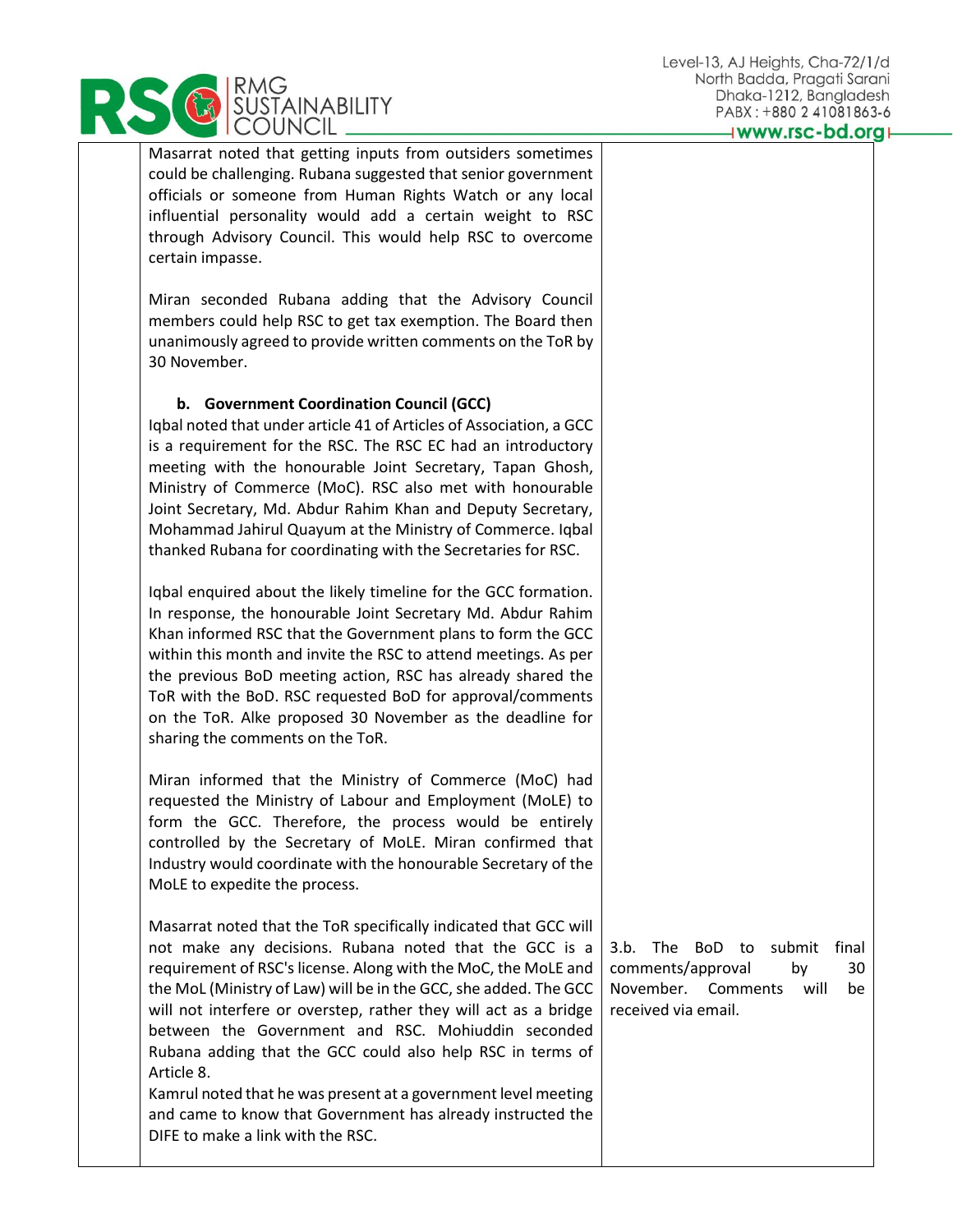## **USTAINABILITY** UNCIL .

| <b>CSO Appointment</b>                                          |  |  |
|-----------------------------------------------------------------|--|--|
| Iqbal noted that RSC appointed the Korn Ferry in March 2021 for |  |  |
| CSO recruitment purpose. As part of the process, several        |  |  |
| candidates were selected based on strong technical and          |  |  |
| managerial backgrounds with a particular focus on MEP and FLS   |  |  |
| with construction and commissioning. However, interviews did    |  |  |

**c. Human Resource Review Committee (HRRC)**

not occur due to Bangladesh's nationwide lockdown during the second wave and Delta variant of COVID-19. Iqbal added that most candidates were from India, who were either in India or in the Middle East. Korn Ferry did not recommend arranging the interview at the time. Iqbal added that George Faller has recently shown his interest in this position and is supposed to respond by November. Iqbal also informed that RSC paused the recruitment process with Korn Ferry. If RSC proceeds with Korn Ferry now, RSC would incur 2<sup>nd</sup> invoice for their service. Rubana requested everyone to allow RSC for another 72 hrs to get a clear response from George.

Iqbal noted that recently RSC reached out to Korn Ferry adding that the primarily selected candidates were still available.

Rubana's proposal was later accepted by the attendees.

## **Appointment of Head of OSH-CM**

Iqbal noted that as a follow-up of the discussion held at HRRC on 20 September, RSC checked the requirement of the Bangladesh Investment Development Authority (BIDA). Later RSC went for Job advert for this position locally to comply with the BIDA The application was open till 18 November. So far, RSC has received 400 applications. In the next HRRC, RSC will put forward an appointment letter for Kirstine. In the meantime, Kirstine has a full-time employment as per RSC's understanding with the International Accord.

3.c. RSC to wait for 72 hrs for a clear response from George Faller. If George Faller doesn't respond within the 72 hrs, RSC to re-engage Korn Ferry and proceed on.

# **4 OSH-CM Protocol and SOP review**

Iqbal stated that an OSH committee was set up as part of a request from Industry to review the notification process. The committee was set up in April and met typically on a fortnightly basis. Iqbal added that Industry shared their concerns regarding notification. They want a two-stage email notification to curb the disproportionate reactions from Brands and allow factory's own investigation. Iqbal also noted that RSC's Standard Operating Procedure (SOP) is based on the United Nations Guiding Principles (UNGP) for dealing with complaints. Earlier RSC took action based on Industry's request to improve the notification emails process with an emphasis on the heading to illustrate that this is an allegation and subject to investigation. RSC has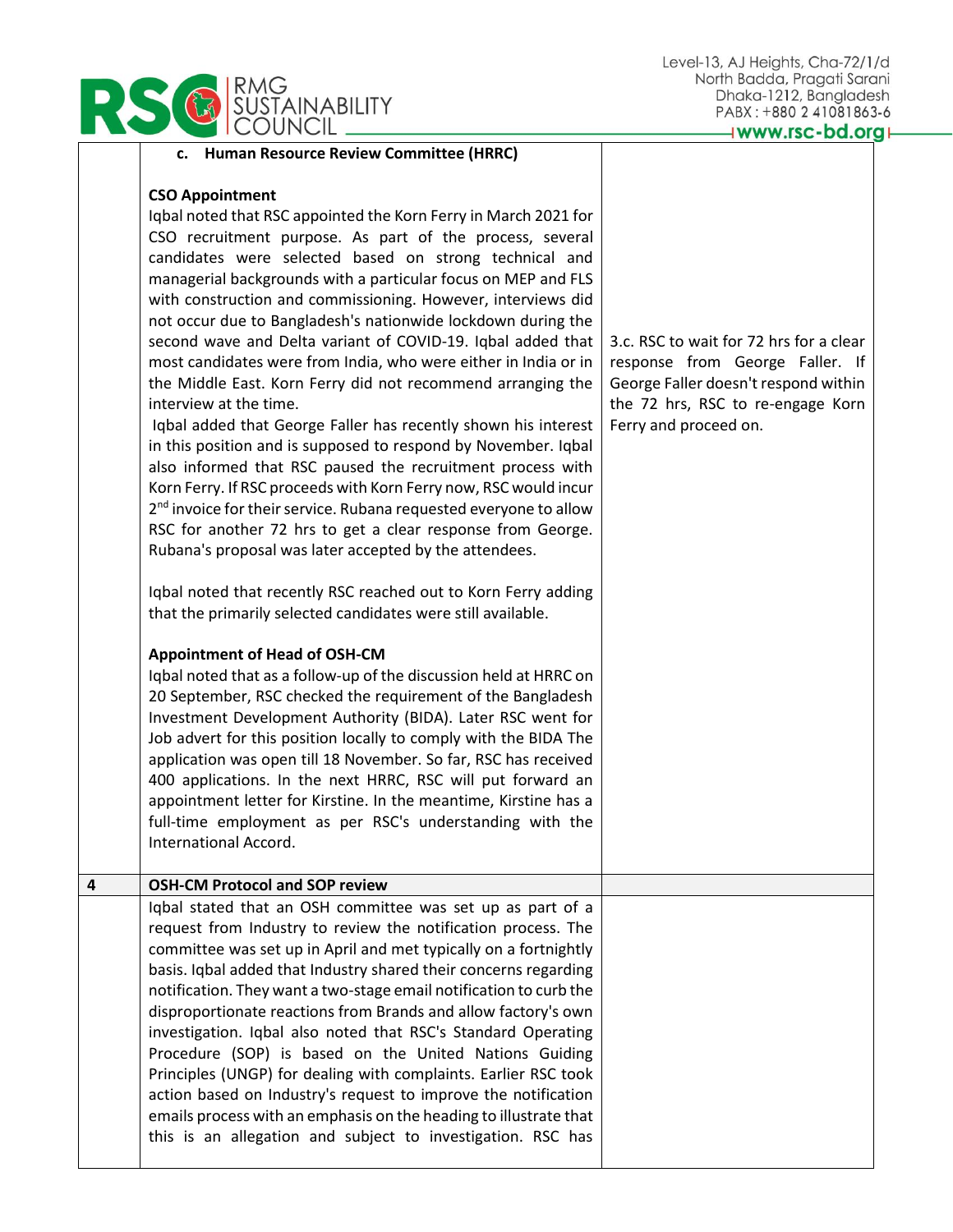

prepared training materials to support and promote awareness raising with Brands at caucus meetings.

Jochen noted that for Brands it is important to have transparency in the mechanism. An interim period of 5 days would create a blind spot. Jochen has shared feedback from some Brands where they informed that after receiving any complaint (OSH/ Non-OSH), the common practice is to reach out to the factory and give the factory a chance to investigate the matter.

Rubana noted that the 5-day window should not be considered as a blind spot. The factory must be given a chance to investigate the matter before raising it to the Brands. Otherwise, it appears to be punitive for the factory. RSC should be based on raising awareness.

Jochen noted that Brands want to adhere UN standards and RSC has one of the best functioning grievance mechanisms. To take the discussion forward, Jochen suggested not to take any immediate punitive action against the factory. Kirstine noted that the UN has developed criteria for determining the effectiveness of non-judicial grievance mechanisms. RSC's complaints mechanism is an example of non-judicial grievance mechanisms. Therefore, to maintain transparency (a basic criteria) all parties need to be informed simultaneously. Brands or factories are required to conduct due diligence to identify and address the issues that have been reported through this mechanism.

Rubana noted that Industry isn't against the international standards. But RSC should give factories adequate chance to rectify and remediate. Otherwise RMG manufacturers would never perceive RSC as a friend.

Miran noted that in most of the cases, Brands overreact and demand a quick investigation on any reported issue. A 5-day window (5 weekdays/ 5 calendar days) would never make the mechanism non-transparent or unpredictable.

Christina noted that in the 5-day window, things may get escalated, and workers could get retaliated. Miran noted that regardless of the outcome of the investigation, the Brands would anyway be notified after 5 days. However, informing Brands right away won't guarantee that a factory won't retaliate. Factory owners aren't thieves; they are just legitimate people who want to do business.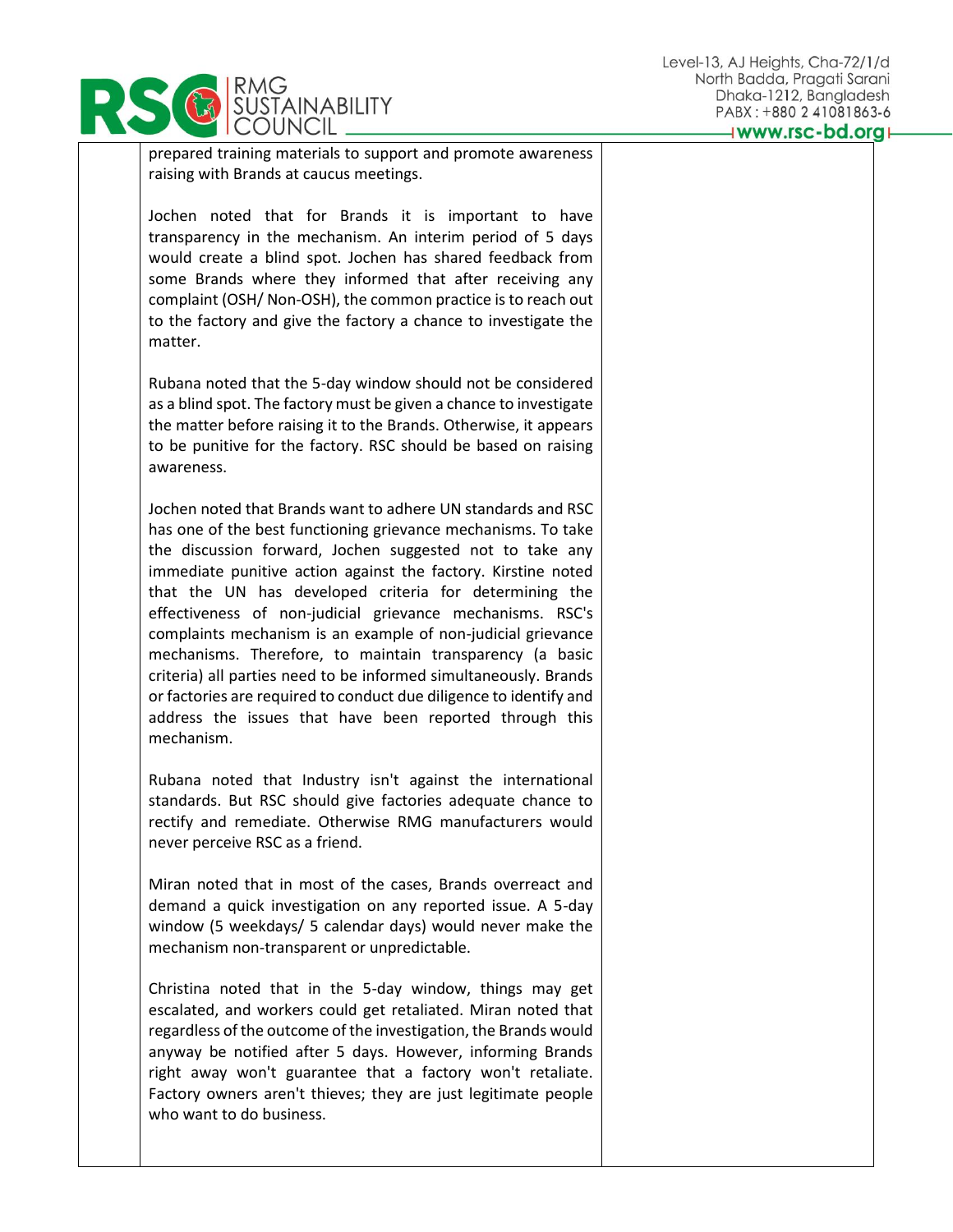|   | RMG<br>SUSTAINABILITY                                                                                                                                                                                                                                                                                                                                                                                                                                  | North Badda, Pragati Saro<br>Dhaka-1212, Banglade:                                                      |
|---|--------------------------------------------------------------------------------------------------------------------------------------------------------------------------------------------------------------------------------------------------------------------------------------------------------------------------------------------------------------------------------------------------------------------------------------------------------|---------------------------------------------------------------------------------------------------------|
|   |                                                                                                                                                                                                                                                                                                                                                                                                                                                        | PABX: +880 2 41081863<br>www.rsc-bd.org                                                                 |
|   | Rubana suggested that instead of notifying Brands, RSC should<br>copy the BoD. Rubana and Miran suggested to reconsider the 5-<br>day window.                                                                                                                                                                                                                                                                                                          |                                                                                                         |
|   | Iqbal and Kirstine both explained that after receiving any<br>complaints, RSC conducts an initial investigation to identify the<br>complaints as OSH/ Non-OSH. After determining the complaint,<br>RSC informs Brands, Unions, and Factory Management as a<br>standard practice. The RSC's complaints mechanism was<br>designed to protect the complainants and to provide remedy. So<br>far, through this mechanism, RSC has resolved 178 complaints. | 4.a. Dan to convene and facilitate a<br>RSC's<br>meeting<br>on<br>complaints<br>mechanism with the BoD. |
|   | Dan proposed to bring the issue to the BoD later to come to a<br>concrete decision as the issue requires broader discussion. He<br>agreed to facilitate the discussion if the house agrees. The BoD<br>seconded the motion and thanked Dan.                                                                                                                                                                                                            |                                                                                                         |
| 5 | <b>Article 8 Committee Update</b>                                                                                                                                                                                                                                                                                                                                                                                                                      |                                                                                                         |
|   | Christina took up the fifth item relating to Article - 8 Committee<br>update and noted that out of seven cases, the Article-8<br>Committee has successfully resolved one. The Committee has<br>reached out to Factories, Brands and Unions to resolve the<br>remaining cases.                                                                                                                                                                          |                                                                                                         |
|   | Iqbal updated the BoD on the remaining cases. He informed that<br>out of the 6 pending cases, actions have been taken to resolve 4<br>with 2 under review.                                                                                                                                                                                                                                                                                             |                                                                                                         |
|   | Jochen noted that the negotiation process by some of the<br>factories was put on hold with an argument that it is against<br>Bangladesh Labour Law (BLA, 2006). He added that Article 8 is<br>difficult to implement as the language has room for vast<br>interpretation.                                                                                                                                                                              |                                                                                                         |
|   | To resolve the "unreasonable travel distance" issue, Brands<br>proposed 10 km distance. The Article 8 Committee is waiting for<br>a response from Industry.                                                                                                                                                                                                                                                                                            |                                                                                                         |
|   | Christina requested RSC to provide an update on UD. In<br>response, Iqbal noted that BGMEA responded that 7 factories<br>had been handed over to the DIFE and 6 had been suspended for<br>the UD. He added that BKMEA informed RSC that out of 5<br>factories, 1 received UD suspension.                                                                                                                                                               |                                                                                                         |
| 6 | No Brands Factories (Orphan Factories)                                                                                                                                                                                                                                                                                                                                                                                                                 |                                                                                                         |
|   | Iqbal noted that on the issue of the No Brands or Orphan<br>Factories RSC needs detailed discussion. Previously RSC had 220<br>brands and currently, RSC is working with 150. However, this<br>may become 220 once again. The factories that are now without                                                                                                                                                                                           |                                                                                                         |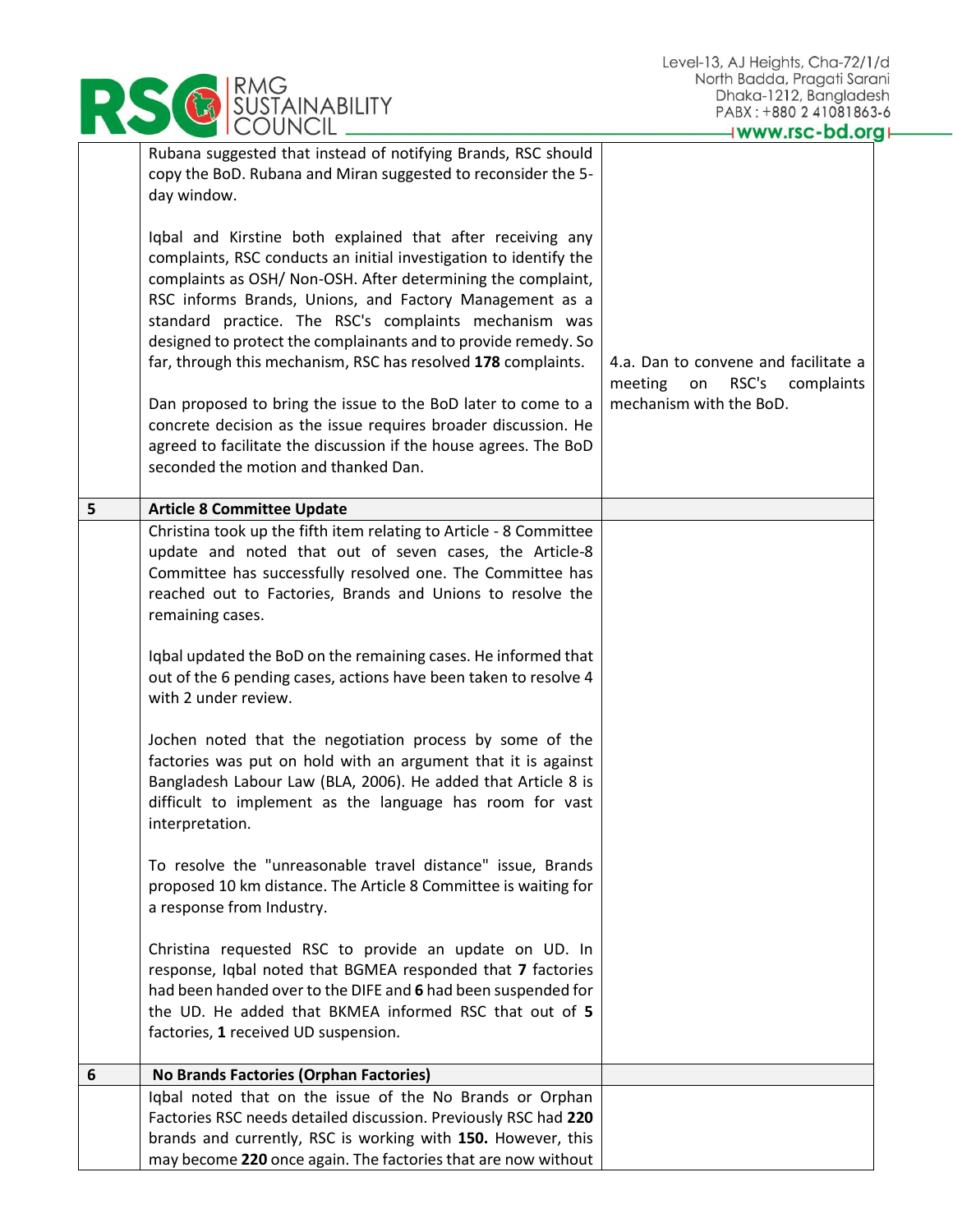|                                                                                                                                                                                                                                                                                                                                                                                                                                                                                                                                                                                                                                                                                                                                                                                                                                                                             | North Badda, Pragati Sarc<br>Dhaka-1212, Banglade                                                                                                                                                |
|-----------------------------------------------------------------------------------------------------------------------------------------------------------------------------------------------------------------------------------------------------------------------------------------------------------------------------------------------------------------------------------------------------------------------------------------------------------------------------------------------------------------------------------------------------------------------------------------------------------------------------------------------------------------------------------------------------------------------------------------------------------------------------------------------------------------------------------------------------------------------------|--------------------------------------------------------------------------------------------------------------------------------------------------------------------------------------------------|
| RMG<br>SUSTAINABILITY<br>COUNCIL                                                                                                                                                                                                                                                                                                                                                                                                                                                                                                                                                                                                                                                                                                                                                                                                                                            | PABX: +880 2 41081863                                                                                                                                                                            |
|                                                                                                                                                                                                                                                                                                                                                                                                                                                                                                                                                                                                                                                                                                                                                                                                                                                                             | www.rsc-bd.org                                                                                                                                                                                   |
| a brand and were a part of RSC's programme, somehow need to<br>be able to continue their remediation progress. Iqbal noted that<br>in the previous EC meeting, Industry informed RSC that several<br>hundred factories wish to join the RSC that are not associated<br>with an International Accord Brand. RSC proposed to form a<br>committee to explore scope of works with the No Brand<br>Factories and the factories that are enlisted by BGMEA/BKMEA<br>and interested to join RSC.                                                                                                                                                                                                                                                                                                                                                                                   |                                                                                                                                                                                                  |
| Miran noted that to join RSC there should be a fee for these<br>factories. After inspection, once the factories get enlisted, the<br>Brands will place orders. Miran opined that the factories that are<br>already covered by the RSC but have lost their buyers should be<br>charged for the inspections. Miran added that BGMEA is<br>planning to conduct some focus group discussion depending on<br>the size of the factories. He also mentioned that Industry will<br>share a multi-tiered proposal with different fee structures<br>depending on the size of the factory and annual membership.<br>Iqbal mentioned that RSC presented a fee structure at the<br>executive committee meeting previously.<br>Dan noted that the issue is going to be raised again at the BoD<br>as it affects the No Brand Factories (Orphan Factories) and the<br>finances of the RSC. | 6.a. Industry to submit a formal<br>proposal on the Fee Structure for the<br>No Brand Factories along with other<br>factories interested to join RSC. The<br>proposal will be finalised offline. |
| $\overline{\mathbf{z}}$<br><b>RSC Compliance and Accountability Mechanism</b>                                                                                                                                                                                                                                                                                                                                                                                                                                                                                                                                                                                                                                                                                                                                                                                               |                                                                                                                                                                                                  |
| Jochen noted that in future to hold Brands liable to their<br>commitment, RSC is required to develop their own compliance<br>system. This system should be transparent. It should also be<br>working and have consequences. Then as Brand Association will<br>be able to reflect those in their by-laws, so that they can hold<br>their non-complaint Brand members accountable.                                                                                                                                                                                                                                                                                                                                                                                                                                                                                            | 7.a. Industry to provide comments<br>on the proposal by 30 November and<br>Unions to provide comments by 20<br>December.<br>7.b. The RSC Compliance<br>and                                       |
| Jochen prepared a draft proposal and already circulated the<br>same to the meeting attendees. Rubana proposed 30 November<br>as a deadline for comments. Masarrat suggested addressing the<br>matter on an urgent basis as this may open doors for new<br>Brands.                                                                                                                                                                                                                                                                                                                                                                                                                                                                                                                                                                                                           | Accountability Mechanism will be<br>adopted by 1 February 2021.                                                                                                                                  |
| Masarrat proposed to adopt the final proposal as RSC<br>Compliance and Accountability Mechanism by 1 February 2021.                                                                                                                                                                                                                                                                                                                                                                                                                                                                                                                                                                                                                                                                                                                                                         |                                                                                                                                                                                                  |
| 8<br><b>AOB</b>                                                                                                                                                                                                                                                                                                                                                                                                                                                                                                                                                                                                                                                                                                                                                                                                                                                             |                                                                                                                                                                                                  |
| a. 2022 Meeting Calendar<br>In response to Christina's AoB item Iqbal noted that he proposed<br>to have the quarterly BoD meetings aligned with quarterly<br>aggregate reports (QAR). A timeline was already sent to EC. The                                                                                                                                                                                                                                                                                                                                                                                                                                                                                                                                                                                                                                                |                                                                                                                                                                                                  |